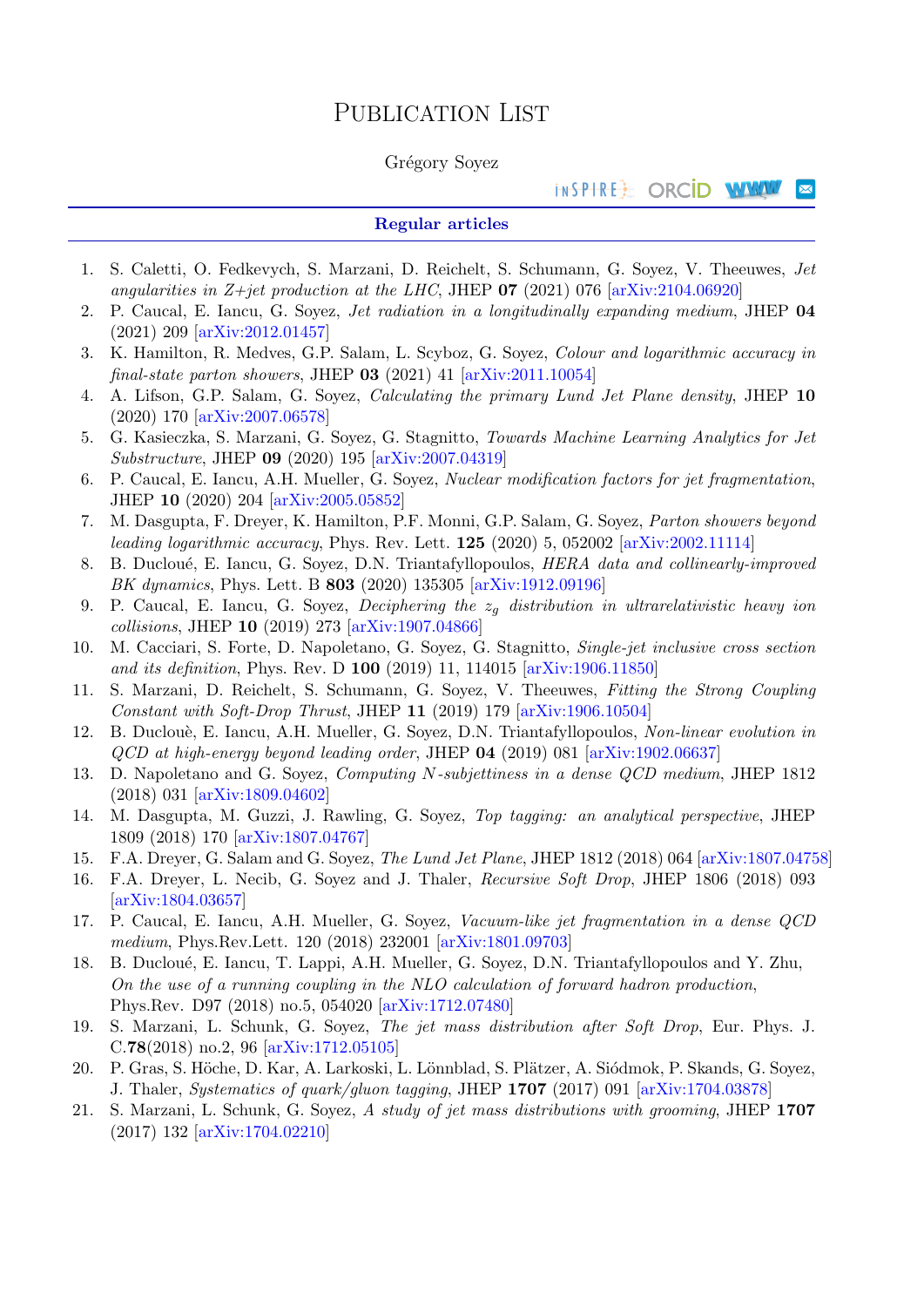- 22. G. Salam, L. Schunk and G. Soyez, Dichroic subjettiness ratios to distinguish colour flows in boosted boson tagging, JHEP 1703 (2017) 022 [\[arXiv:1612.03917\]](http://arxiv.org/abs/1612.03917)
- 23. M. Dasgupta, L. Schunk and G. Soyez, Improved substructure methods: Y-splitter with grooming for boosted object searches, JHEP  $1612$  (2016) 079 [\[arXiv:1609.07149\]](http://arxiv.org/abs/1609.07149)
- 24. M. Dasgupta, F. A. Dreyer, G. P. Salam and G. Soyez, Inclusive jet spectrum for small-radius jets, JHEP 1606 (2016) 057 [\[arXiv:1602.01110\]](http://arxiv.org/abs/1602.01110)
- 25. M. Dasgupta, L. Schunk and G. Soyez, Jet shapes for boosted jet two-prong decays from firstprinciples, JHEP 1604 (2016) 166 [\[arXiv:1512.00516\]](http://arxiv.org/abs/1512.00516)
- 26. E. Iancu, J. D. Madrigal, A. H. Mueller, G. Soyez and D. N. Triantafyllopoulos, Collinearly*improved BK evolution meets the HERA data*, Phys. Lett. B  $750$  (2015) 643 [\[arXiv:1507.03651\]](http://arxiv.org/abs/1507.03651)
- 27. E. Iancu, J. D. Madrigal, A. H. Mueller, G. Soyez and D. N. Triantafyllopoulos, Resumming double logarithms in the QCD evolution of color dipoles, Phys. Lett. B 744 (2015) 293 [\[arXiv:1502.05642\]](http://arxiv.org/abs/1502.05642)
- 28. M. Dasgupta, F. Dreyer, G. P. Salam and G. Soyez, Small-radius jets to all orders in QCD, JHEP 1504 (2015) 039 [\[arXiv:1411.5182\]](http://arxiv.org/abs/1411.5182)
- 29. M. Cacciari, G. P. Salam and G. Soyez, SoftKiller, a particle-level pileup removal method, Eur. Phys. J. C 75 (2015) 2, 59 [\[arXiv:1407.0408\]](http://arxiv.org/abs/1407.0408)
- 30. M. Cacciari, G. P. Salam and G. Soyez, Use of charged-track information to subtract neutral pileup, Phys. Rev. D 92 (2015) 1, 014003 [\[arXiv:1404.7353\]](http://arxiv.org/abs/1404.7353)
- 31. A. J. Larkoski, S. Marzani, G. Soyez and J. Thaler, Soft Drop, JHEP 1405 (2014) 146 [\[arXiv:1402.2657\]](http://arxiv.org/abs/1402.2657)
- 32. Y. Hatta, C. Marquet, C. Royon, G. Soyez, T. Ueda and D. Werder, A QCD description of the ATLAS jet veto measurement, Phys. Rev. D 87 (2013) 5, 054016 [\[arXiv:1301.1910\]](http://arxiv.org/abs/1301.1910)
- 33. M. Alvioli, G. Soyez and D. N. Triantafyllopoulos, Testing the Gaussian Approximation to the JIMWLK Equation, Phys. Rev. D 87 (2013) 1, 014016 [\[arXiv:1212.1656\]](http://arxiv.org/abs/1212.1656)
- 34. G. Soyez, G. P. Salam, J. Kim, S. Dutta and M. Cacciari, Pileup subtraction for jet shapes, Phys. Rev. Lett. 110 (2013) 16, 162001 [\[arXiv:1211.2811\]](http://arxiv.org/abs/1211.2811)
- 35. M. Cacciari, P. Quiroga-Arias, G. P. Salam and G. Soyez, Jet Fragmentation Function Moments in Heavy Ion Collisions, Eur. Phys. J. C 73 (2013) 3, 2319 [\[arXiv:1209.6086\]](http://arxiv.org/abs/1209.6086)
- 36. M. Cacciari, G. Salam and G. Soyez, FastJet user manual, Eur. Phys. J. C 72 (2012) 1896 [\[arXiv:1111.6097\]](http://arxiv.org/abs/1111.6097), see also <http://www.fastjet.fr>
- 37. M. Cacciari, G. Salam and G. Soyez, Fluctuations and asymmetric jet events in PbPb collisions at the LHC, Eur. Phys. J. C 71 (2011) 1692 [\[arXiv:1101.2878\]](http://arxiv.org/abs/1101.2878)
- 38. G. Soyez, A Simple description of jet cross-section ratios, Phys. Lett. B 698 (2011) 59-62 [\[arXiv:1101.2665\]](http://arxiv.org/abs/1101.2665)
- 39. M. Cacciari, J. Rojo, G. Salam and G. Soyez, Jet Reconstruction in Heavy Ion Collisions, Eur. Phys. J. C 71 (2011) 1539 [\[arXiv:1010.1759\]](http://arxiv.org/abs/1010.1759)
- 40. G. Soyez, Optimal jet radius in kinematic dijet reconstruction, JHEP 1007 (2010) 075 [\[arXiv:1006.3634\]](http://arxiv.org/abs/1006.3634)
- 41. M. Cacciari, J. Rojo, G. Salam and G. Soyez, Quantifying the performance of jet definitions for kinematic reconstruction at the LHC, JHEP  $0812$  (2008) 032 [\[arXiv:0810.1304\]](http://arxiv.org/abs/0810.1304)
- 42. S. Munier, G.P. Salam and G. Soyez, Travelling waves and impact parameter correlations, Phys. Rev. D 78 (2008) 054009, [\[arXiv:0807.2870\]](http://arxiv.org/abs/0807.2870)
- 43. M. Cacciari, G.P. Salam and G.Soyez, The anti- $k_t$  jet clustering algorithm, JHEP 0804 (2008) 063 [\[arXiv:0802.1189\]](http://arxiv.org/abs/0802.1189)
- 44. M. Cacciari, G.P. Salam and G.Soyez, The catchment area of jets, JHEP 0804 (2008) 005 [\[arXiv:0802.1188\]](http://arxiv.org/abs/0802.1188)
- 45. A. Dumitru, E. Iancu, L. Portugal, G. Soyez and D.N. Triantafyllopoulos, Pomeron loop and running coupling effects in high energy QCD evolution, JHEP 0708 (2007) 062 [\[arXiv:0706.2540\]](http://arxiv.org/abs/0706.2540)
- 46. G. Soyez, Saturation QCD predictions with heavy quarks at HERA, Phys. Lett. B 655 (2007) 32 [\[arXiv:0705.3672\]](http://arxiv.org/abs/0705.3672)
- 47. Gavin P. Salam and Gregory Soyez, A Practical Seedless Infrared-Safe Cone jet algorithm, JHEP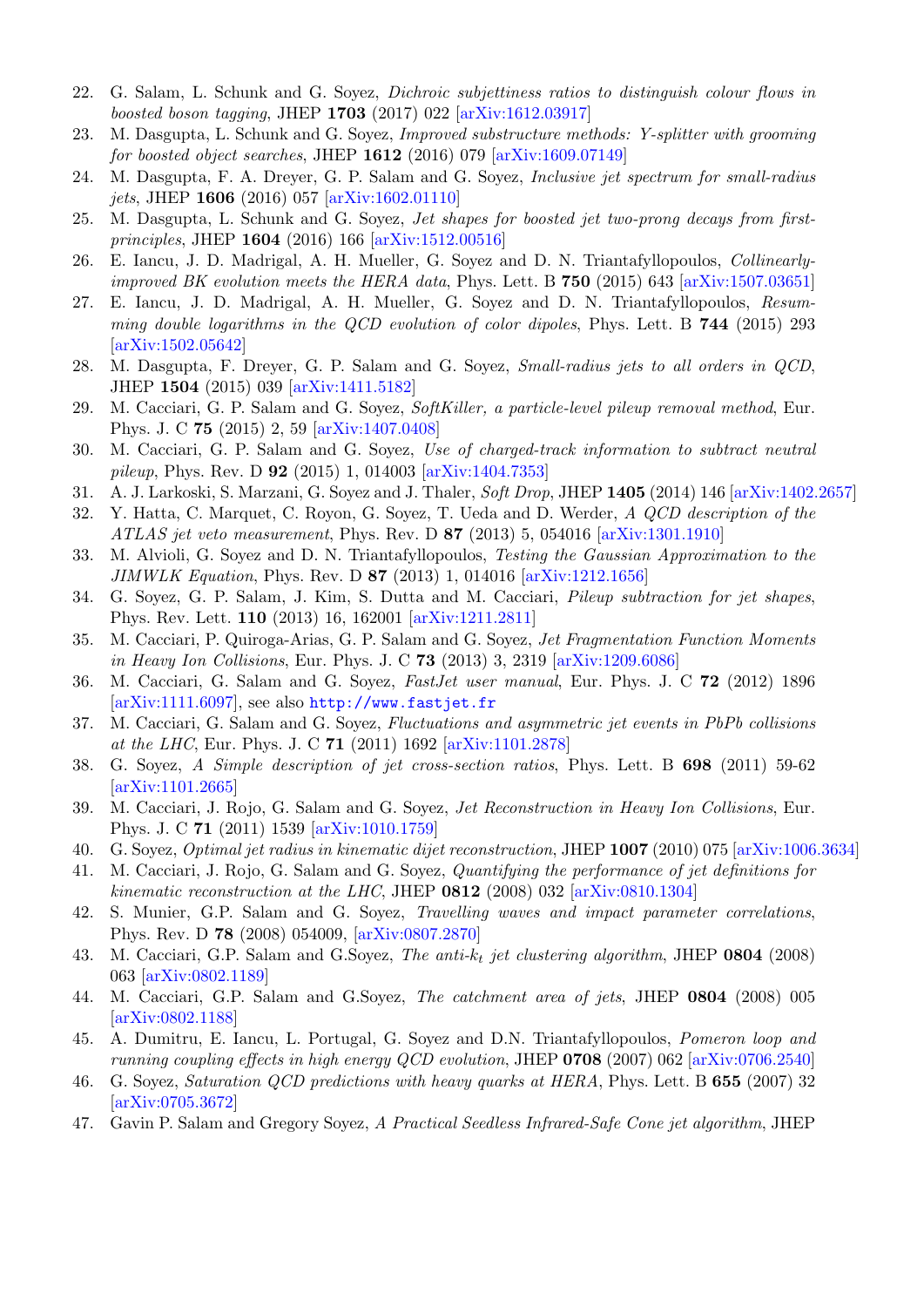0705 (2007) 086 [\[arXiv:0704.0292\]](http://arxiv.org/abs/0704.0292) (see also <http://projects.hepforge.org/siscone/>).

- 48. C. Marquet, R. Peschanski and G. Soyez Exclusive vector meson production at HERA from QCD with saturation, Phys. Rev. D **76** (2007) 034011 [\[hep-ph/0702171\]](http://arxiv.org/abs/hep-ph/0702171)
- 49. J.T. de Santana Amaral, M.B. Gay Ducati, M.A. Betemps and G. Soyez,  $\gamma^* p$  cross-section from the dipole model in momentum space, Phys. Rev. D  $76$  (2007) 094018 [\[hep-ph/0612091\]](http://arxiv.org/abs/hep-ph/0612091)
- 50. E. Iancu, J.T. de Santana Amaral, G. Soyez and D.N. Triantafyllopoulos, One-dimensional model for  $QCD$  at high energy, Nucl. Phys. A 786 (2007) 131 [\[hep-ph/0611105\]](http://arxiv.org/abs/hep-ph/0611105)
- 51. F. Gelis, R. Peschanski, G. Soyez and L. Schoeffel, Systematics of geometric scaling, Phys. Lett. B 647 (2007) 376 [\[hep-ph/0610435\]](http://arxiv.org/abs/hep-ph/0610435)
- 52. C. Marquet, G. Soyez and B. W. Xiao, On the probability distribution of the stochastic saturation scale in QCD, Phys. Lett. B 639 (2006) 635 [\[hep-ph/0606233\]](http://arxiv.org/abs/hep-ph/0606233)
- 53. E. Iancu, C. Marquet and G. Soyez, Forward gluon production in hadron hadron scattering with Pomeron loops, Nucl. Phys. A 780 (2006) 52 [\[hep-ph/0605174\]](http://arxiv.org/abs/hep-ph/0605174)
- 54. Y. Hatta, E. Iancu, C. Marquet, G. Soyez and D. N. Triantafyllopoulos, Diffusive scaling and the high-energy limit of deep inelastic scattering in  $QCD$  at large  $N_c$  Nucl. Phys. A 773 (2006) 95 [\[hep-ph/0601150\]](http://arxiv.org/abs/hep-ph/0601150)
- 55. C. Marquet, R. Peschanski and G. Soyez, Consequences of strong fluctuations on high-energy QCD evolution, Phys. Rev. D 73 (2006) 114005 [\[hep-ph/0512186\]](http://arxiv.org/abs/hep-ph/0512186)
- 56. E. Iancu, G. Soyez and D. N. Triantafyllopoulos, On the probabilistic interpretation of the evolution equations with Pomeron loops in QCD, Nucl. Phys. A 768 (2006) 194 [\[hep-ph/0510094\]](http://arxiv.org/abs/hep-ph/0510094)
- 57. C. Marquet, R. Peschanski, G. Soyez and A. Bialas, Traveling waves in discretized Balitsky-Kovchegov evolution, Phys. Lett. B 633 (2006) 331 [\[hep-ph/0509216\]](http://arxiv.org/abs/hep-ph/0509216)
- 58. C. Marquet, R. Peschanski and G. Soyez, QCD traveling waves at non-asymptotic energies, Phys. Lett. B 628 (2005) 239 [\[hep-ph/0509074\]](http://arxiv.org/abs/hep-ph/0509074)
- 59. G. Soyez, Fluctuations effects in high-energy evolution of QCD, Phys. Rev. D 72 (2005) 016007 [\[hep-ph/0504129\]](http://arxiv.org/abs/hep-ph/0504129)
- 60. C. Marquet and G. Soyez, The Balitsky-Kovchegov equation in full momentum space, Nucl. Phys. A 760 (2005) 208-222 [\[hep-ph/0504080\]](http://arxiv.org/abs/hep-ph/0504080)
- 61. C. Marquet, R. Peschanski and G. Soyez, Traveling waves and geometric scaling at nonzero momentum transfer, Nucl. Phys. A **756** (2005) 399-418 [\[hep-ph/0502020\]](http://arxiv.org/abs/hep-ph/0502020)
- 62. G. Soyez, Global QCD fit from  $Q^2 = 0$  to  $Q^2 = 3000$  GeV<sup>2</sup> with Regge-compatible initial condition, Phys. Rev. D 71 (2005) 076001 [\[hep-ph/0407098\]](http://arxiv.org/abs/hep-ph/0407098)
- 63. G. Soyez Small- $Q^2$  extension of the DGLAP-constrained Regge residues, Phys. Lett. B 603 (2004) 189-194 [\[hep-ph/0401177\]](http://arxiv.org/abs/hep-ph/0401177)
- 64. G. Soyez, Regge residues from DGLAP evolution, Phys. Rev. D 69 (2004) 096005 [\[hep-ph/0306113\]](http://arxiv.org/abs/hep-ph/0306113)
- 65. J.R. Cudell, E. Martynov and G. Soyez, t-channel unitarity and photon cross-sections, Nucl. Phys. B 682 (2004) 391-420 [\[hep-ph/0207196\]](http://arxiv.org/abs/hep-ph/0207196)
- 66. H. J. Pirner, A. I. Shoshi and G. Soyez,  $log(1/x)$  gluon distribution and structure functions in the loop-loop correlation model, Eur. Phys. J. C 33 (2004) 63-74 [\[hep-ph/0309155\]](http://arxiv.org/abs/hep-ph/0309155)
- 67. H. Caps, H. Decauwer, M-L. Chevalier, G. Soyez, M. Ausloos and N. Vandewalle, Foam imbition in microgravity, Eur. Phys. J. B 33 (2003) 115-119 [\[cond-mat/0108367\]](http://arxiv.org/abs/cond*mat/0108367)
- 68. G. Soyez, DGLAP evolution extends the triple pole pomeron fit, Phys. Rev. D 67 (2003) 076001 [\[hep-ph/0211361\]](http://arxiv.org/abs/hep-ph/0211361)
- 69. H. Caps, H. Decauwer, M.-L. Chevalier, G. Soyez, N. Ausloos, and N. Vandewalle, Foam imbibition in microgravity: An experimental study, Eur. Phys. J. B 33 (2003) 115  $\sim$  [\[cond-mat/0108367\]](http://arxiv.org/abs/cond*mat/0108367)
- 70. J-R. Cudell and G. Soyez, *Does F<sub>2</sub> need a hard pomeron*, Phys. Lett. B 516 (2001) 77-84 [\[hep](http://arxiv.org/abs/hep-ph/0106307)[ph/0106307\]](http://arxiv.org/abs/hep-ph/0106307)
- 71. G. Soyez, Model for SU(3) vacuum degeneracy using light-cone coordinates, Phys. Rev. D 63 (2001) 105012 [\[hep-th/0101072\]](http://arxiv.org/abs/hep-ph/0101072)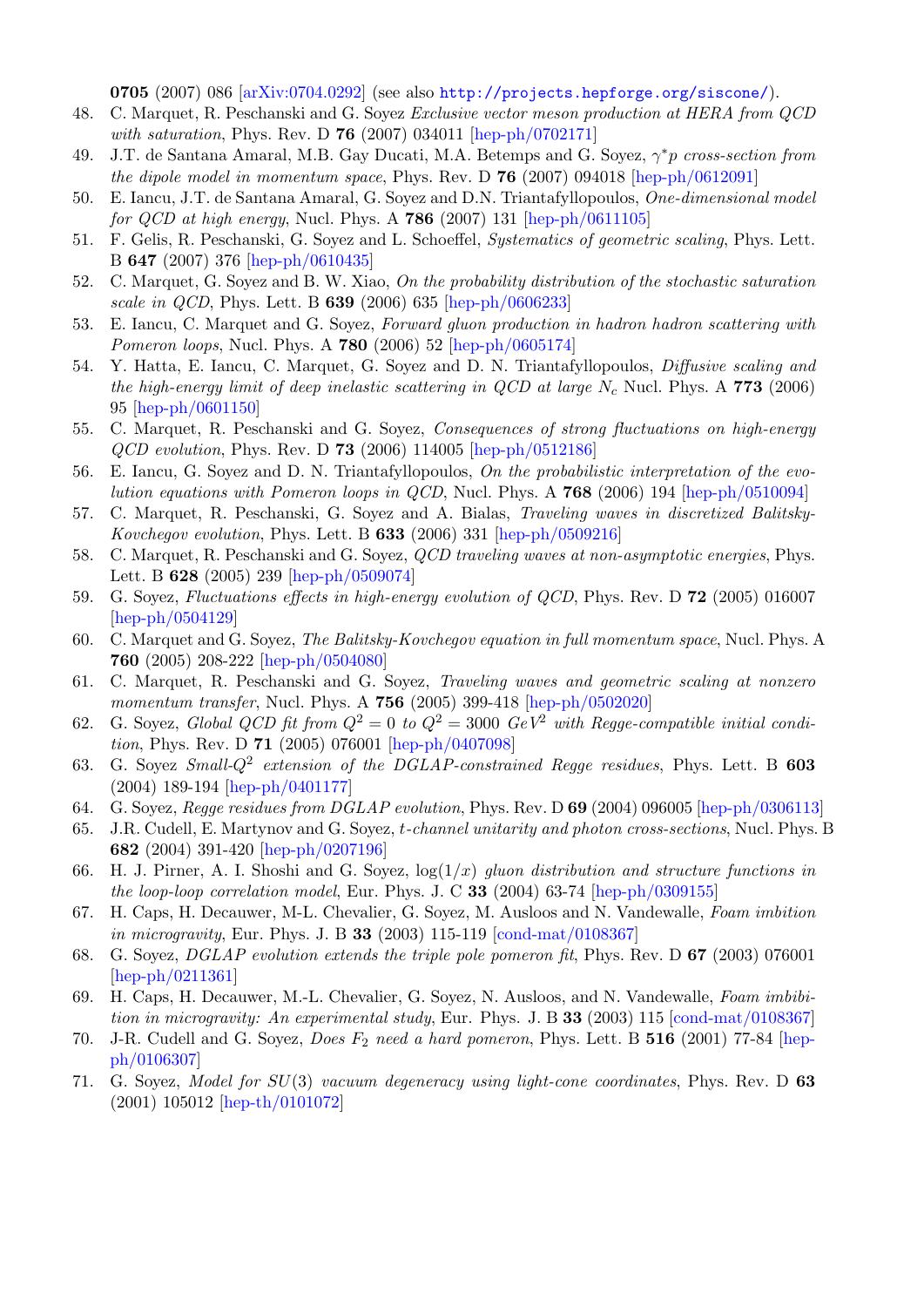### Reviews

- 72. S. Marzani, G. Soyez and M. Spannowsky, Looking inside jets: an introduction to jet substructure and boosted-object phenomenology, Lecture Notes in Physics, volume 958 (2019) [\[arXiv:1901.10342\]](http://arxiv.org/abs/1901.10342)
- 73. G. Soyez, Pileup mitigation at the LHC: a theorist's view [arXiv:1801.09721,](http://arxiv.org/abs/1801.09721) to appear in Physics Reports.

## Works in preparation

- 74. F. Dreyer, G. Soyez, A. Takacs, Quarks and gluons in the Lund Jet Plane.
- 75. R. Medves, A. Soto Ontoso and G. Soyez, *Multiplicities in*  $e^+e^-$  collisions at the next-to-next-to double-logarithmic accuracy
- 76. S. Caletti, O. Fedkevych, S. Marzani, D. Reichelt, S. Schumann, G. Soyez, V. Theeuwes, Jet angularities in  $Z+jet$  and dijet production at the LHC

# As part of a community effort

- 77. S. Amoroso, P. Azzurri, J. Bendavid, E. Bothmann, D. Britzger et al., Les Houches 2019: Physics at TeV Colliders: Standard Model Working Group Report [arXiv:2003.01700](http://arxiv.org/abs/2003.01700)
- 78. J. R. Andersen et al., Les Houches 2017: Physics at TeV Colliders Standard Model Working Group Report, [arXiv:1803.07977.](http://arxiv.org/abs/1803.07977)
- 79. D. d'Enterria, P. SkandsJ et al., Parton Radiation and Fragmentation from LHC to FCC-ee, [arXiv:1702.01329.](http://arxiv.org/abs/1702.01329)
- 80. J. R. Andersen et al., Les Houches 2015: Physics at TeV Colliders Standard Model Working Group Report, [arXiv:1605.04692.](http://arxiv.org/abs/1605.04692)
- 81. J. R. Andersen et al., Les Houches 2013: Physics at TeV Colliders: Standard Model Working Group Report, [arXiv:1405.1067.](http://arxiv.org/abs/1405.1067)
- 82. A. Altheimer et al., Boosted objects and jet substructure at the LHC. Report of BOOST2012, held at IFIC Valencia, 23rd-27th of July 2012, Eur. Phys. J. C 74 (2014) 3, 2792 [\[arXiv:1311.2708\]](http://arxiv.org/abs/1311.2708)
- 83. J. Alcaraz Maestre et al., The SM and NLO Multileg and SM MC Working Groups: Summary Report, Les Houches Summary Report, [arXiv:1203.6803.](http://arxiv.org/abs/1203.6803)
- 84. D. Boer et al., Gluons and the quark sea at high energies: Distributions, polarization, tomography, The EIC Science case: a report on the joint  $BNL/INT/JLab$  program, 547 pages, [arXiv:1108.1713.](http://arxiv.org/abs/1108.1713)
- 85. C. Buttar et al., Standard Model Handles and Candles Working Group: Tools and Jets Summary Report, Les-Houches working group summary, [arXiv:0803.0678.](http://arxiv.org/abs/0803.0678)

#### Conference proceedings

- 86. P. Caucal, E. Iancu, A.H. Mueller, G. Soyez, Jet fragmentation function in heavy-ion collisions, [arXiv:2009.01350](http://arxiv.org/abs/2009.01350) (HP2020)
- 87. P. Caucal, E. Iancu, G. Soyez, *Nuclear effects on jet substructure observables at the LHC* Nucl. Phys. A 1005 (2021) 121897 [\[arXiv:2001.09071\]](http://arxiv.org/abs/2001.09071) (Quark Matter 2019)
- 88. B. Ducloué, E. Iancu, A.H. Mueller, G. Soyez, D.N. Triantafyllopoulos, Collinear resummations for the non-linear evolution in QCD at high energy, Nucl. Phys. A  $1005$  (2021) 121832 [\[arXiv:2001.08592\]](http://arxiv.org/abs/2001.08592) (Quark Matter 2019)
- 89. P. Caucal, E. Iancu, A.H. Mueller and G. Soyez, A new pQCD-based Monte-Carlo evebt generator for jets in the quark-gluon plasma, [arXiv:1812.05393.](http://arxiv.org/abs/1812.05393)